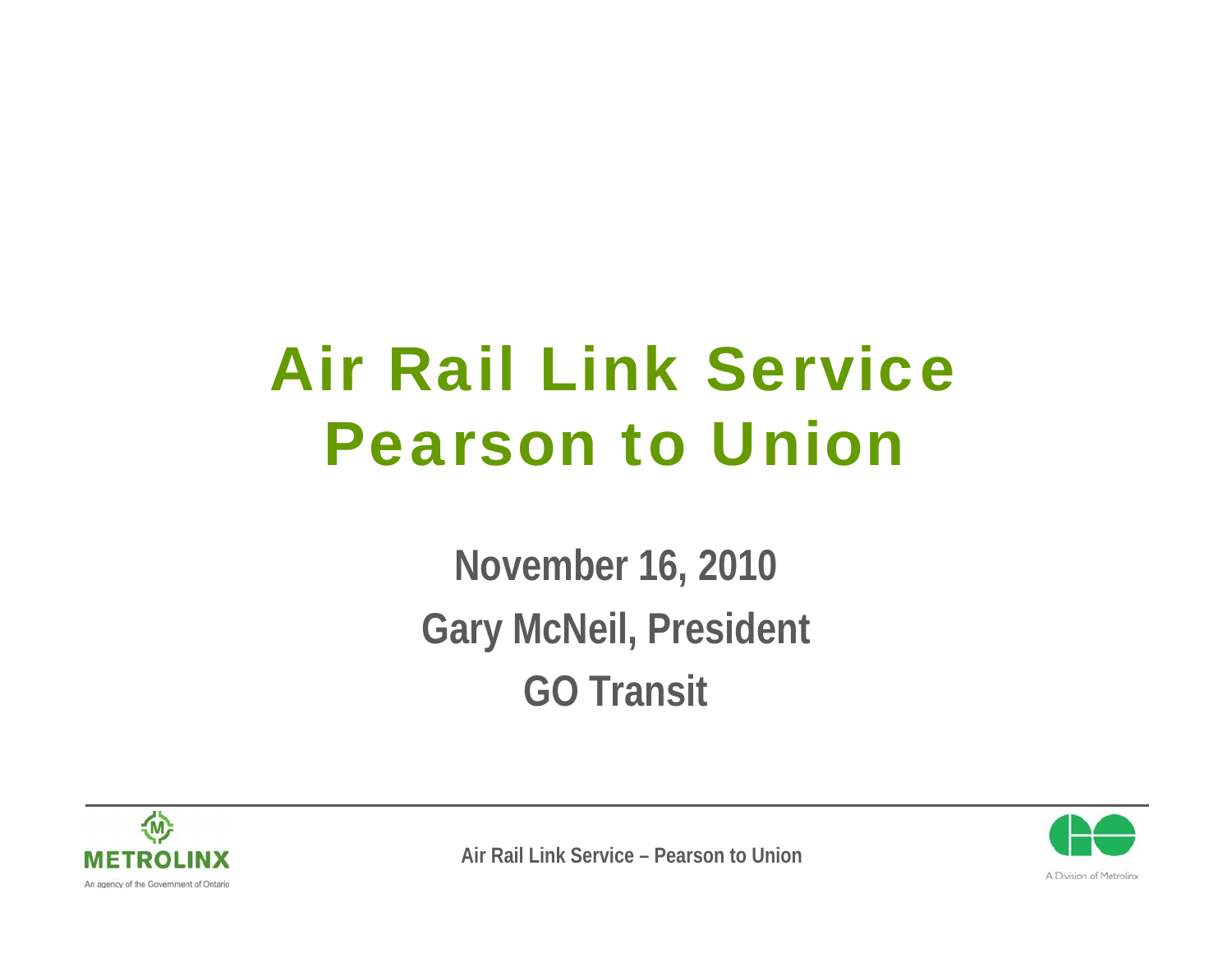# **History**

- •Planned for decades
- $\bullet$ Became an active project in 2003
- SNC won the right to negotiate Stakeholder Agreements
	- –GTAA (rights to access airport)
	- –City of Mississauga (road crossings)
	- –MTO (highway crossings)
	- –Conservation Authority (flood plain crossings)
	- –CN Rail (access/train control)
	- –GO Transit (Union Station platforms/corridor)



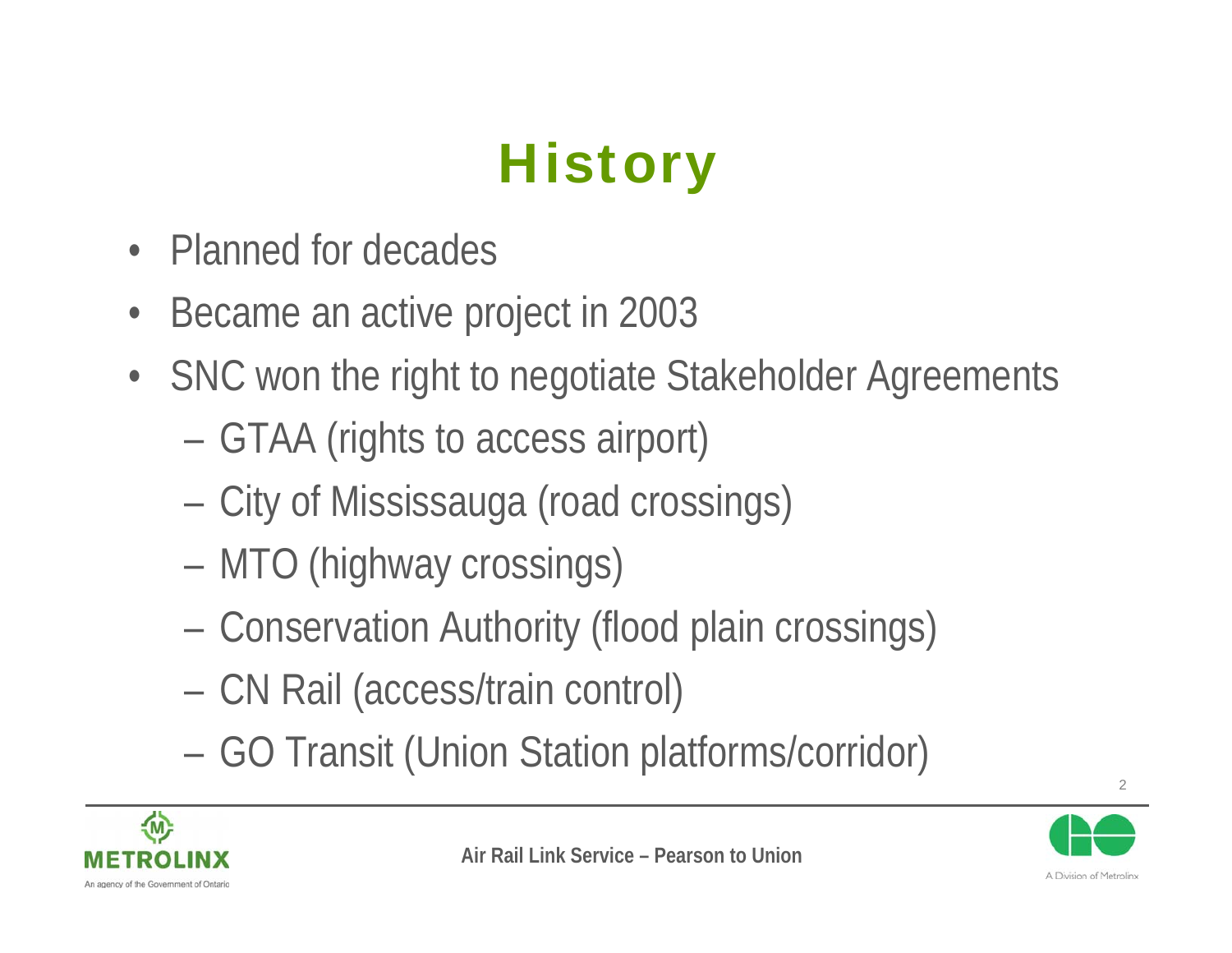# Setting the Playing Field

- $\bullet$  Defined service:
	- shuttle arrives/departs every 15 minutes
	- 25 minute travel time
	- -20 hour/day operation
	- -Stations: Pearson, Weston, Bloor, Union
	- -5000 passengers/day within first 5 years
- GTS: new infrastructure needs for expanded GO services also support air rail link operations





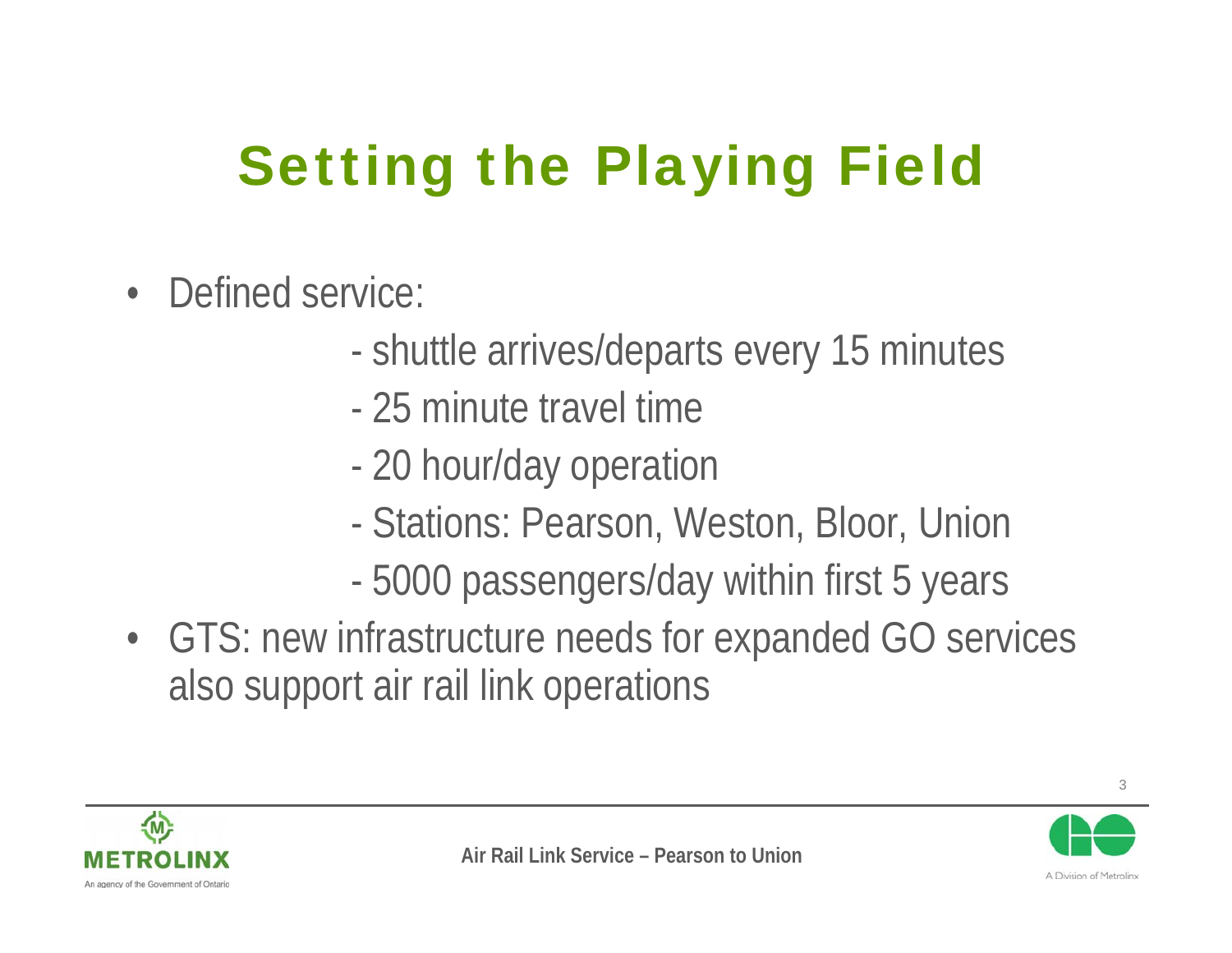## GTS Infrastructure





**Air Rail Link Service – Pearson to Union**

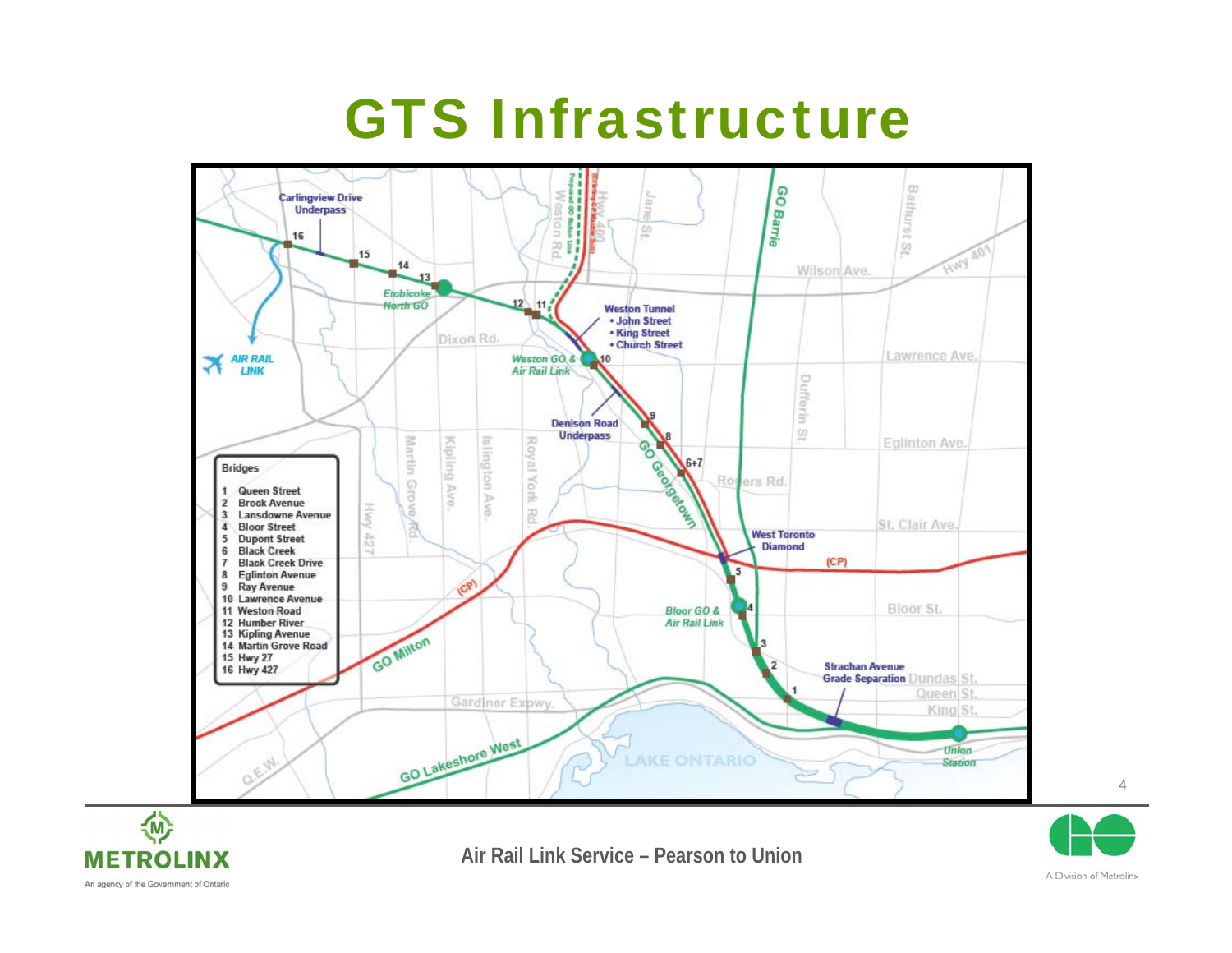### Recent Events

- SNC was delivering spur, train, train maintenance, Union lobby, operations
- •Financing arrangements became unacceptable to SNC
- Province announced on July 30 that Metrolinx was responsible for air rail link delivery



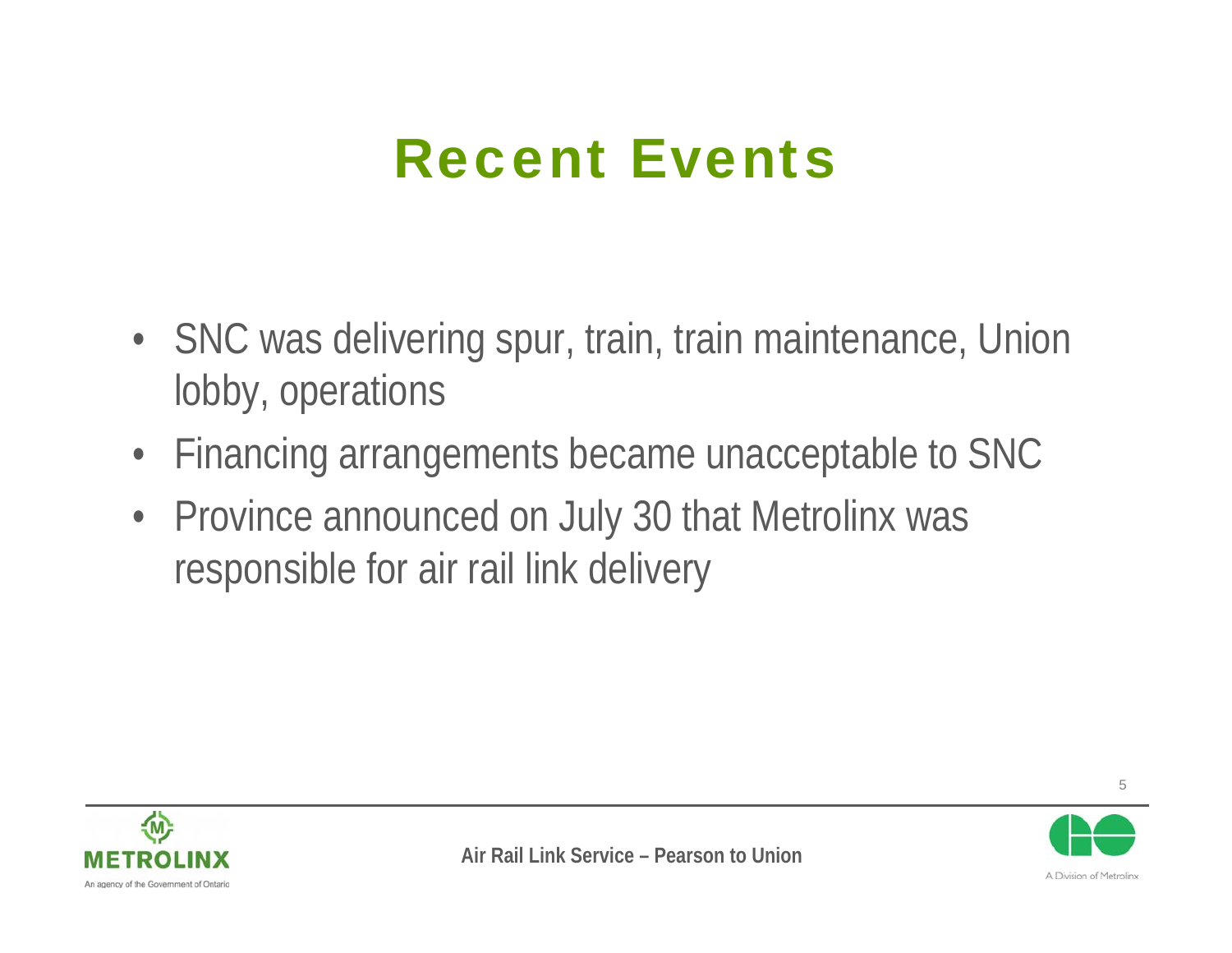## Stations

- Union Station Lounge outside trainshed, along Skywalk
- •Bloor & Weston: in-line stations
- Pearson: Top of Terminal 1 Parking garage; direct connection between People Mover and T1
- Protecting for future connection with Eglinton LRT



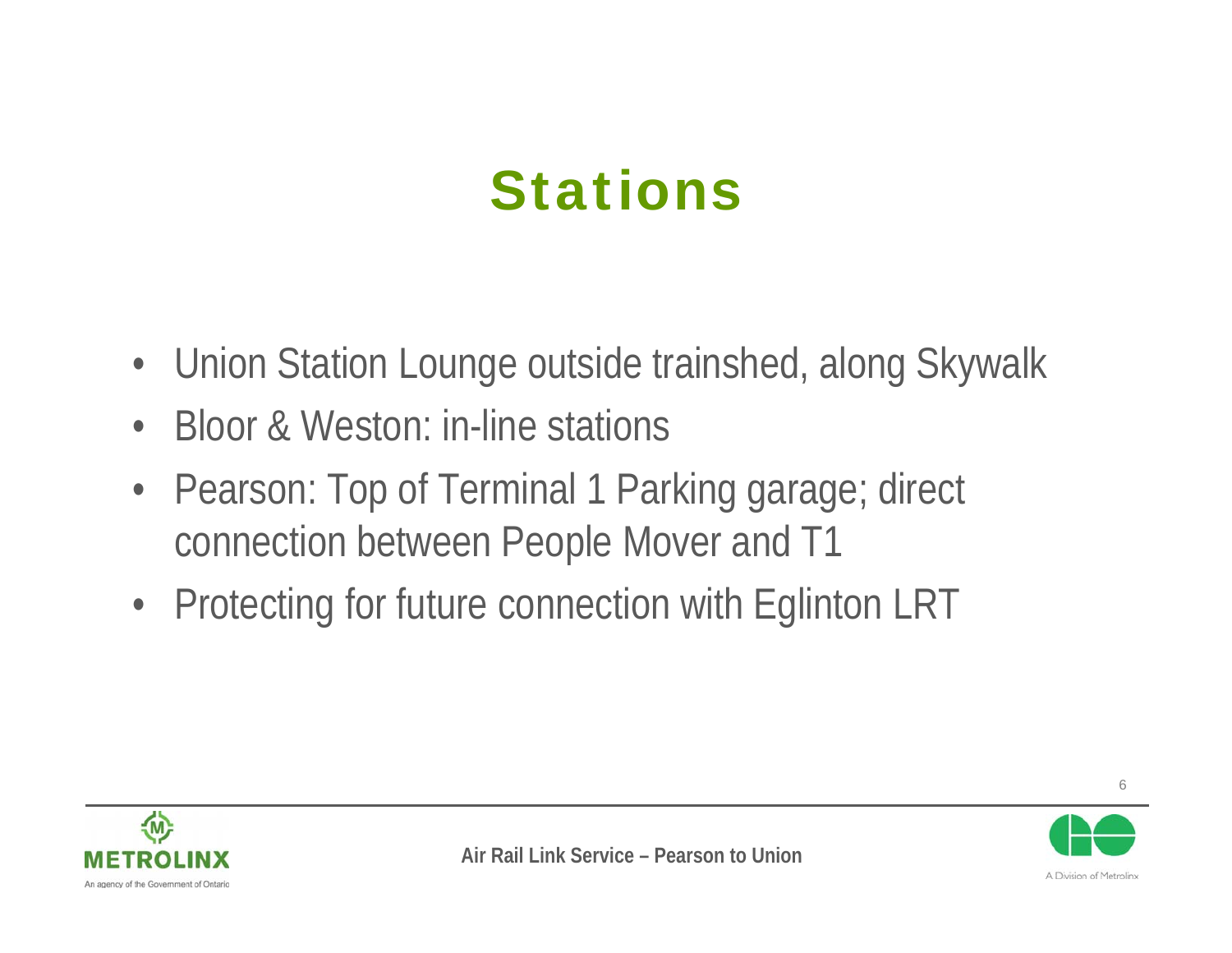## Spur

- 3 km alignment between GTS and Pearson
- •Elevated sections and at-grade
- •Reviewing alignment to optimize reliability and performance
- •IO will act as agent for Metrolinx for construction



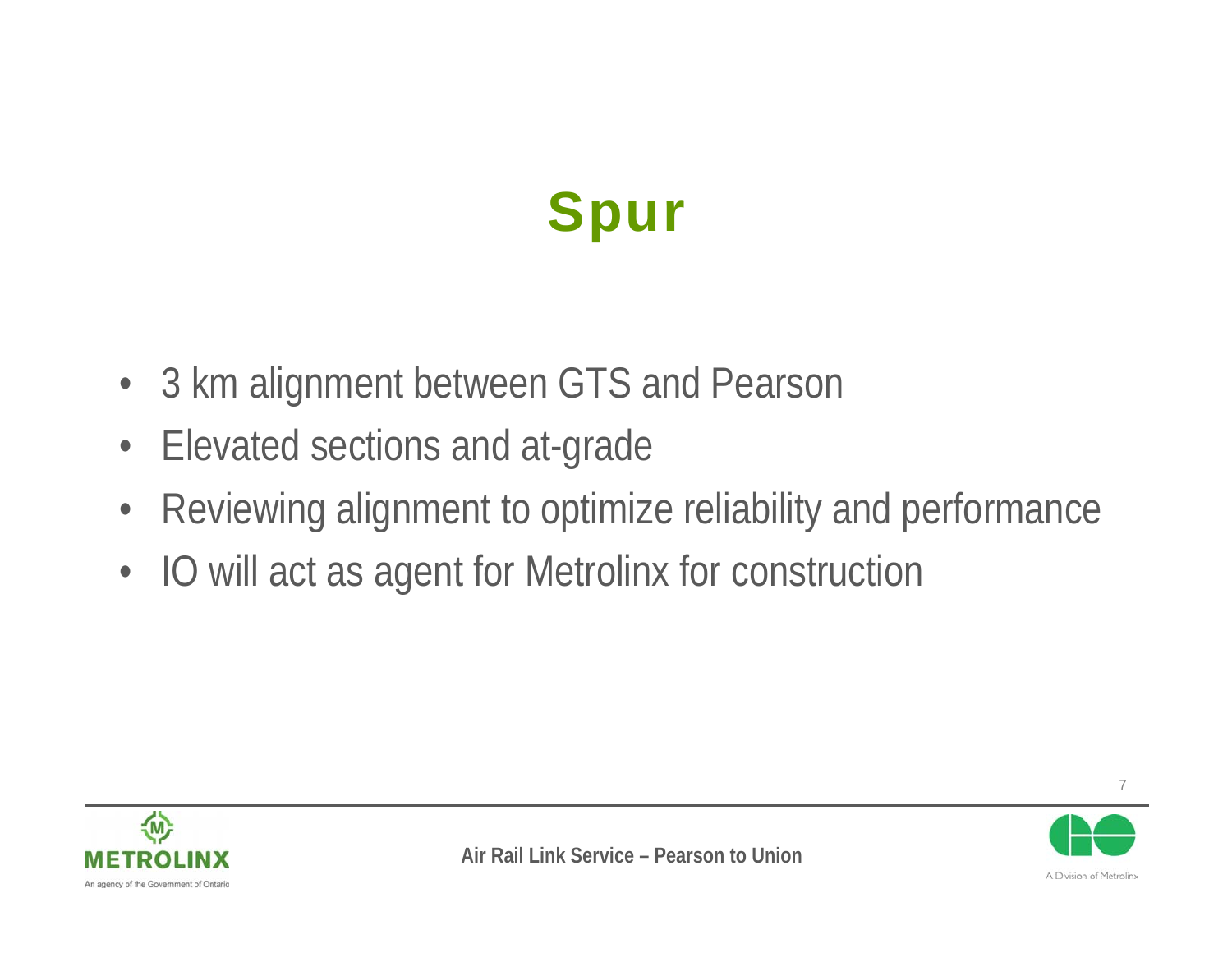## Spur Alignment





**Air Rail Link Service – Pearson to Union**

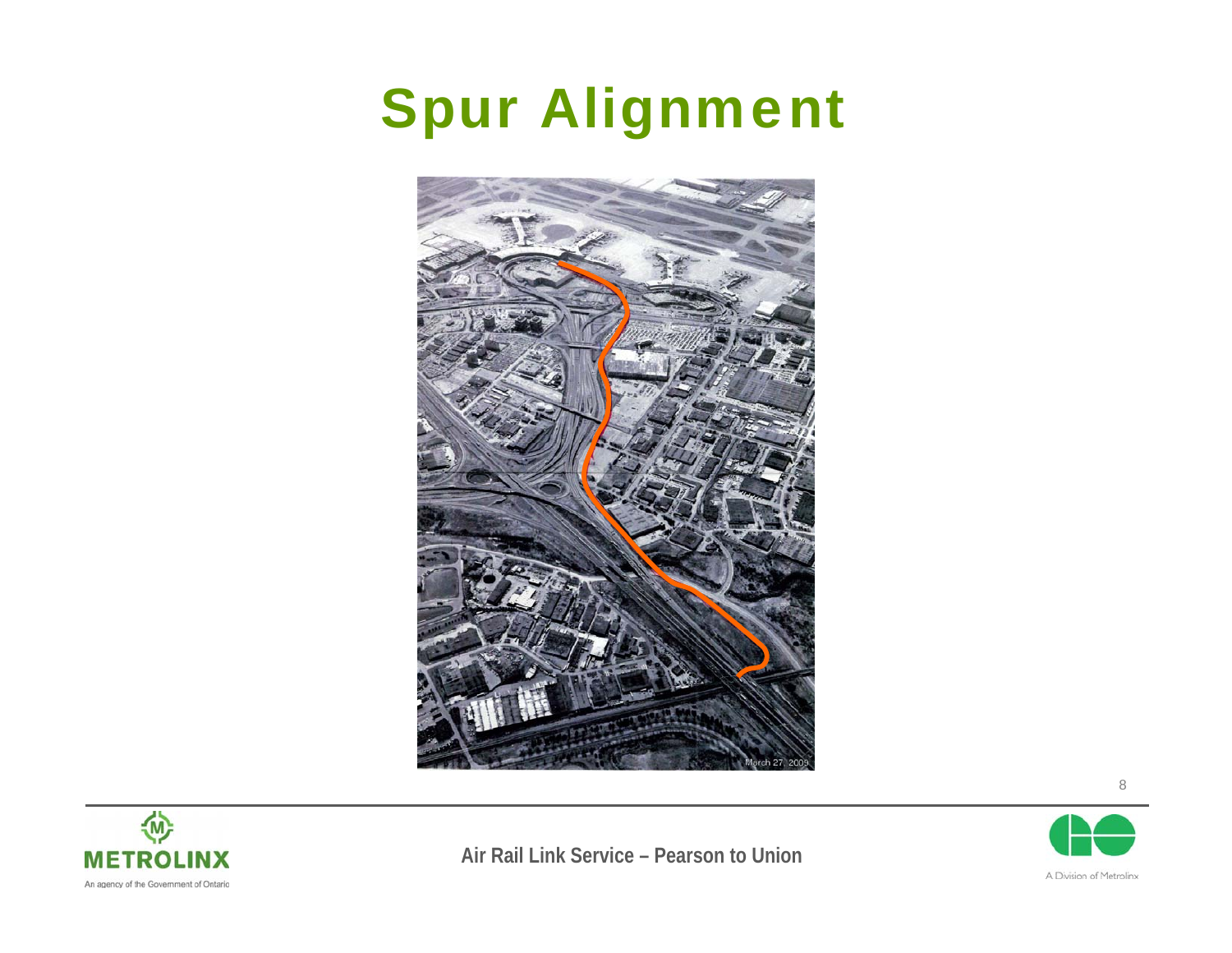#### Air Photo





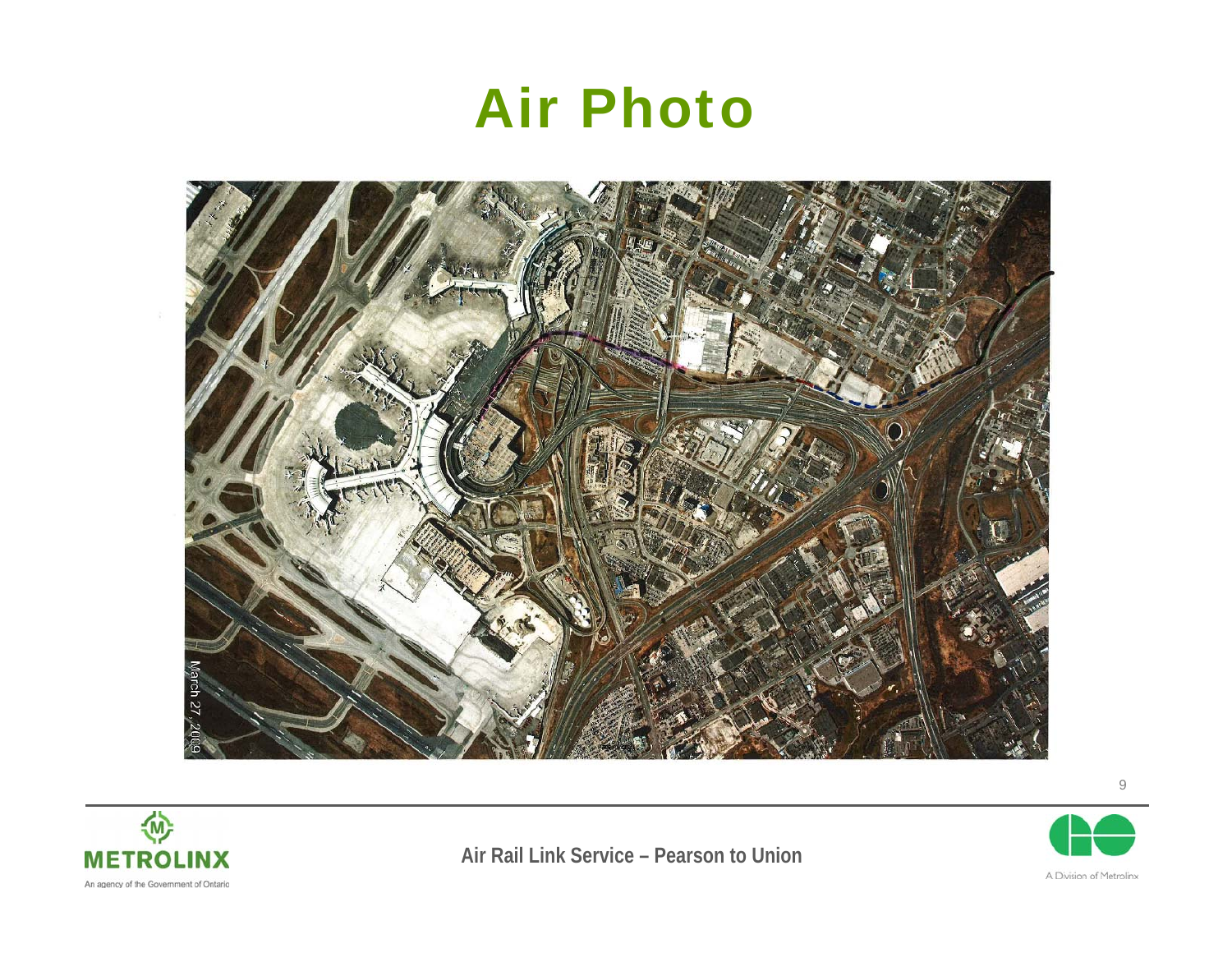## Constraints of Airport Spur

- $\bullet$ Operating airport
- •Interweave of spur line with airport ingress/egress roads
- •Airport co-generation plant / utility locations
- $\bullet$ MTO land acquisition and easement at Hwy 427
- $\bullet$ Existing people mover system
- $\bullet$  . Station location is set



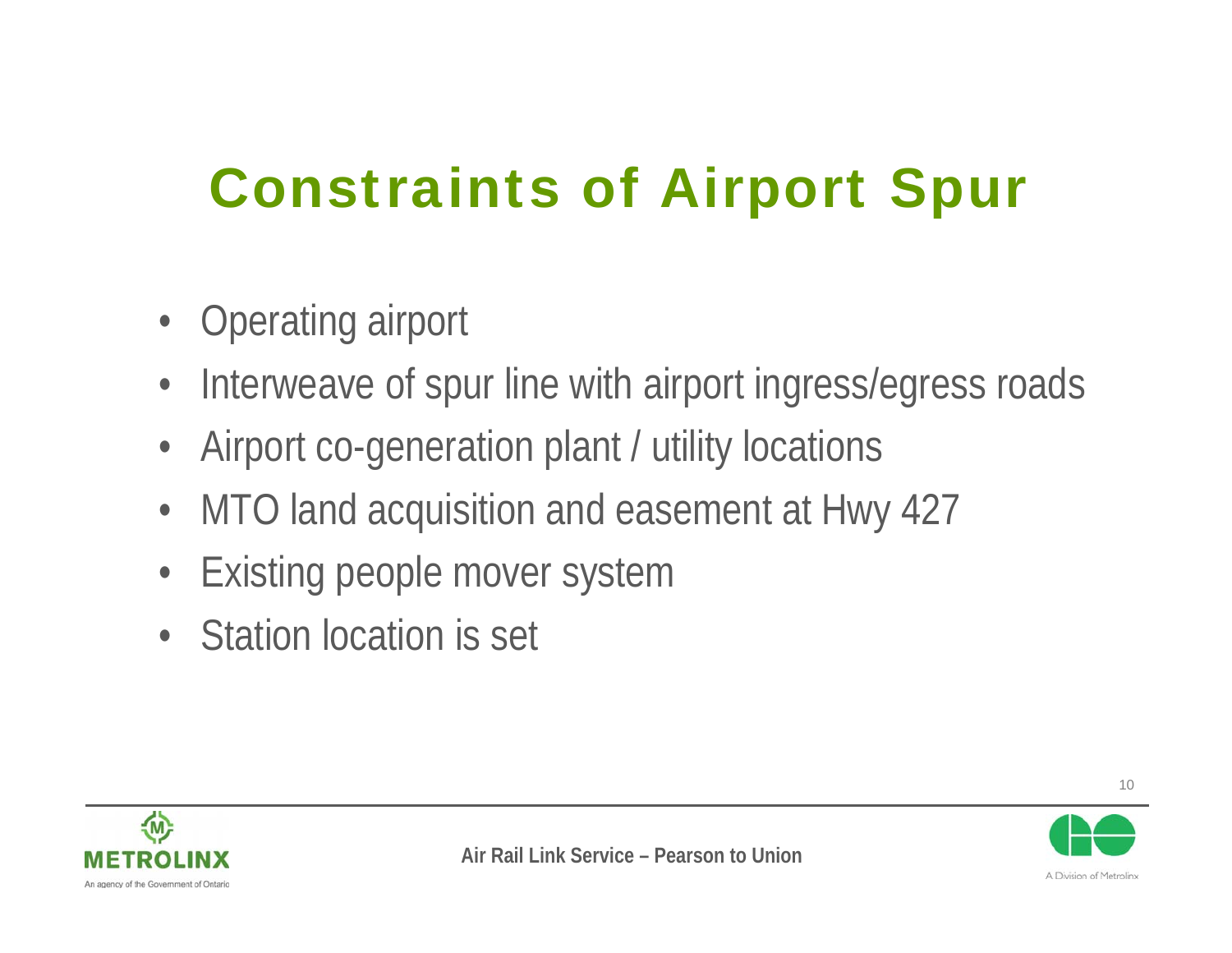## Vehicles

- Two-coach shuttles with Tier 4 Engine Emissions
- Conversion to electric propulsion possible
- •Negotiating with Suppliers; 36 month delivery
- Similar to Sonoma-Marin equipment order







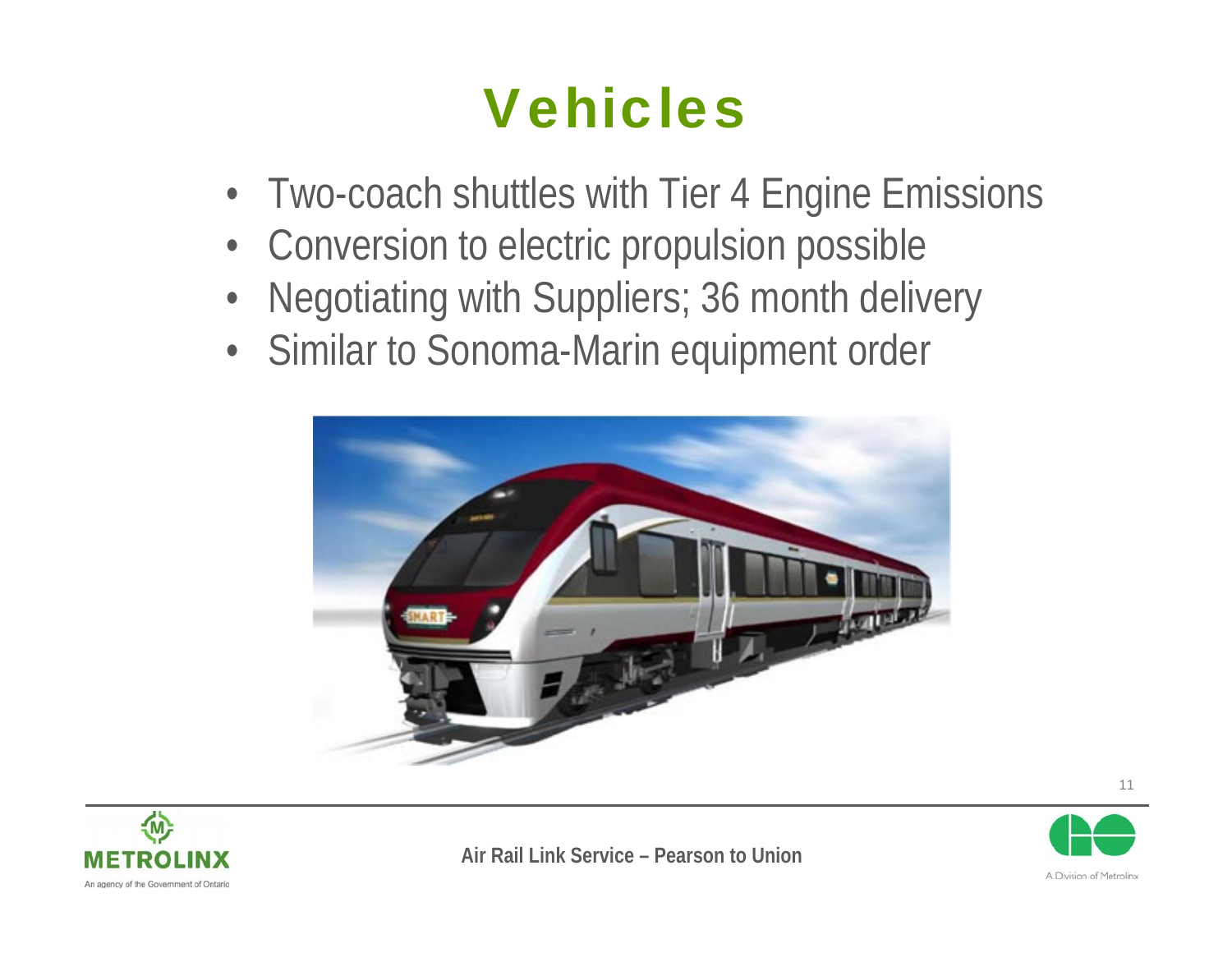## Project Details

**Budget:**

- Approx. \$300M Budget
- • Refining budget needs **Schedule:**
- Hard opening date of Spring 2015
- •PanAm Games
- GTS infrastructure is critical path



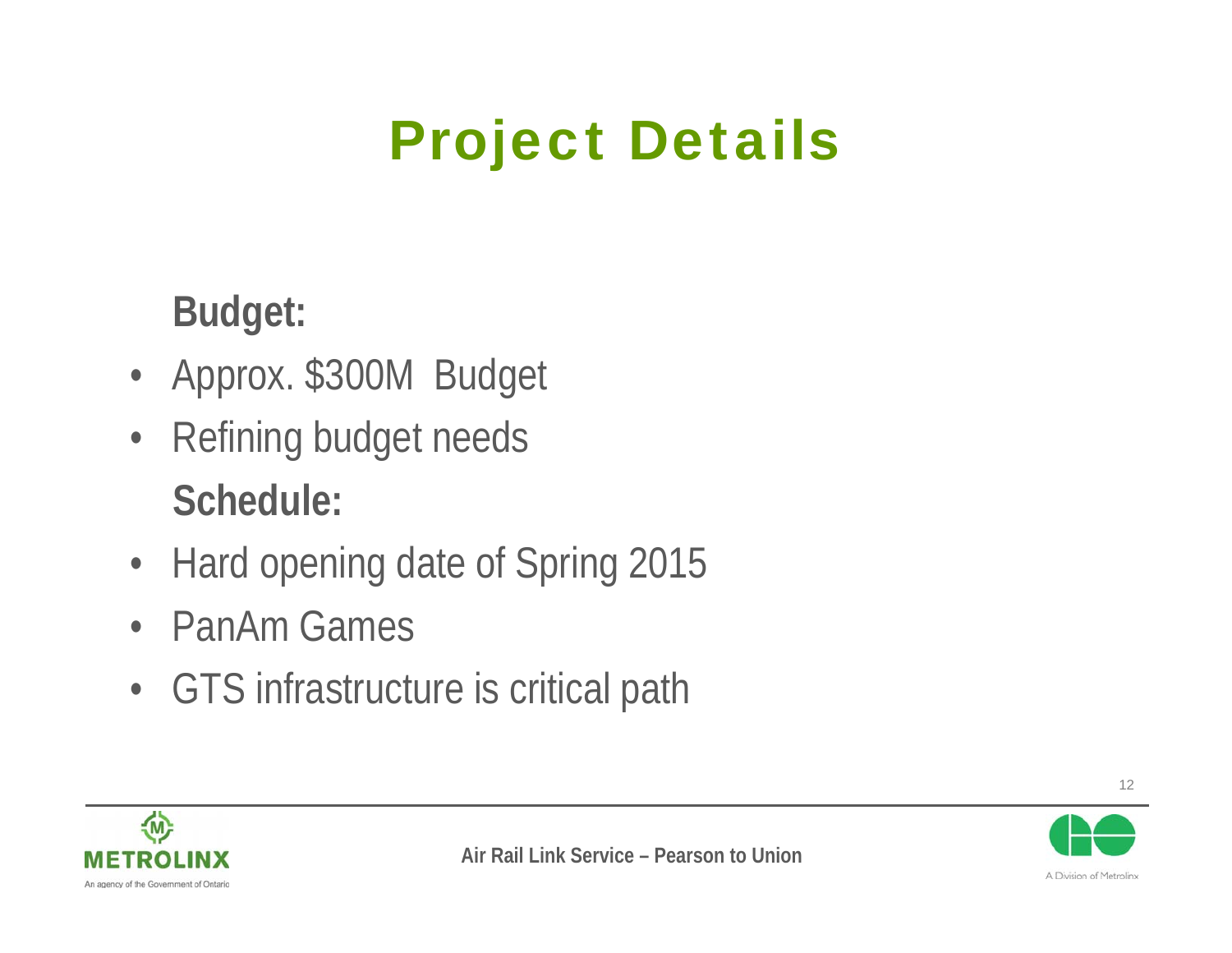### Service Delivery Model

- Follow SNC Standards and Engineering Details
- Premium service for brand and "feel" of system
- •Fare to be set around 2014
- Synergy with GO operations:
	- –Maintenance, Operations, Presto



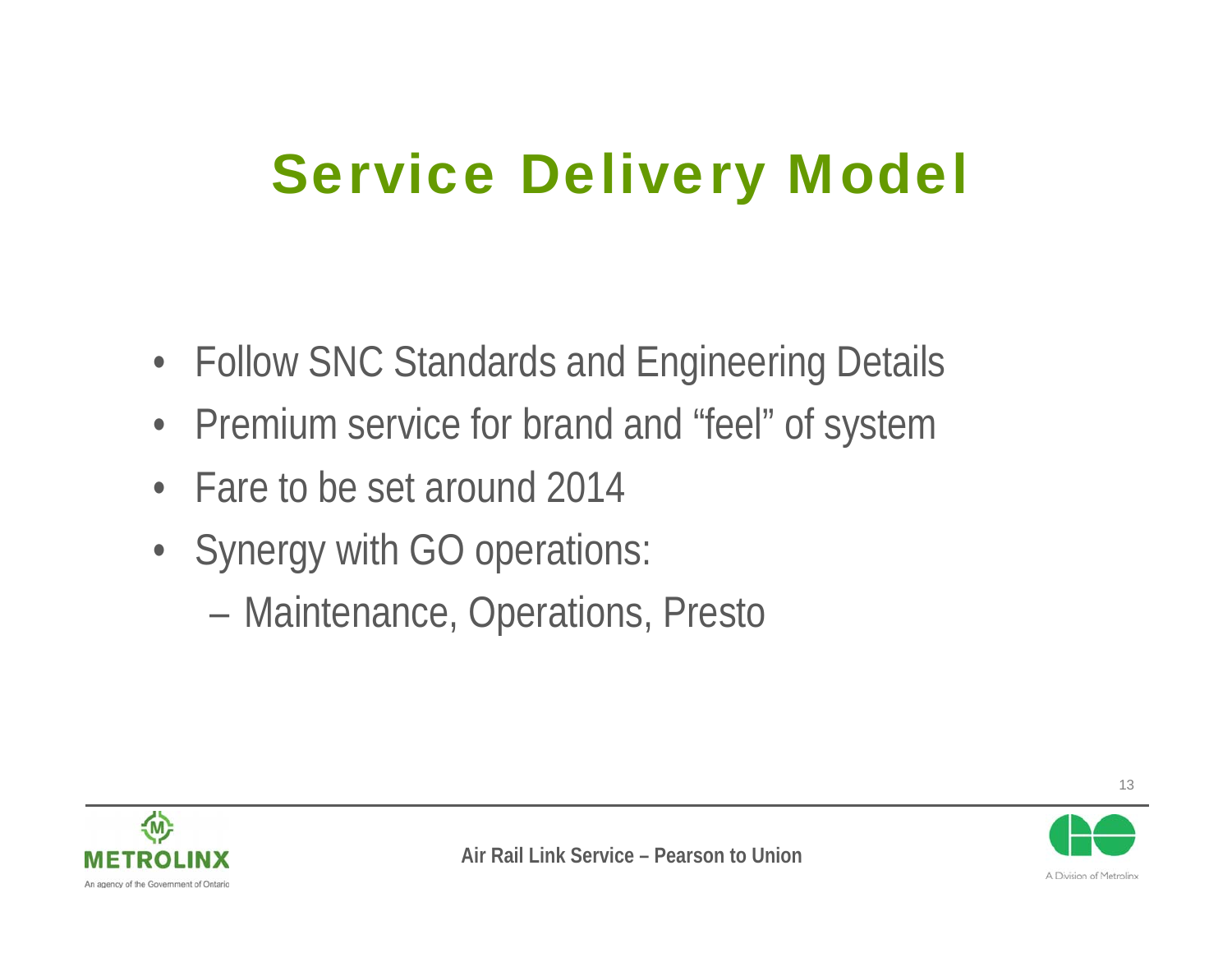## Service Delivery

- •Business Unit of Metrolinx: President
- • Marketing and Branding the Service
	- Premium service
	- –High degree of reliability
	- –Business and tourists primary market
	- – Not commuters; GO to deliver commuter service through investment in infrastructure and service